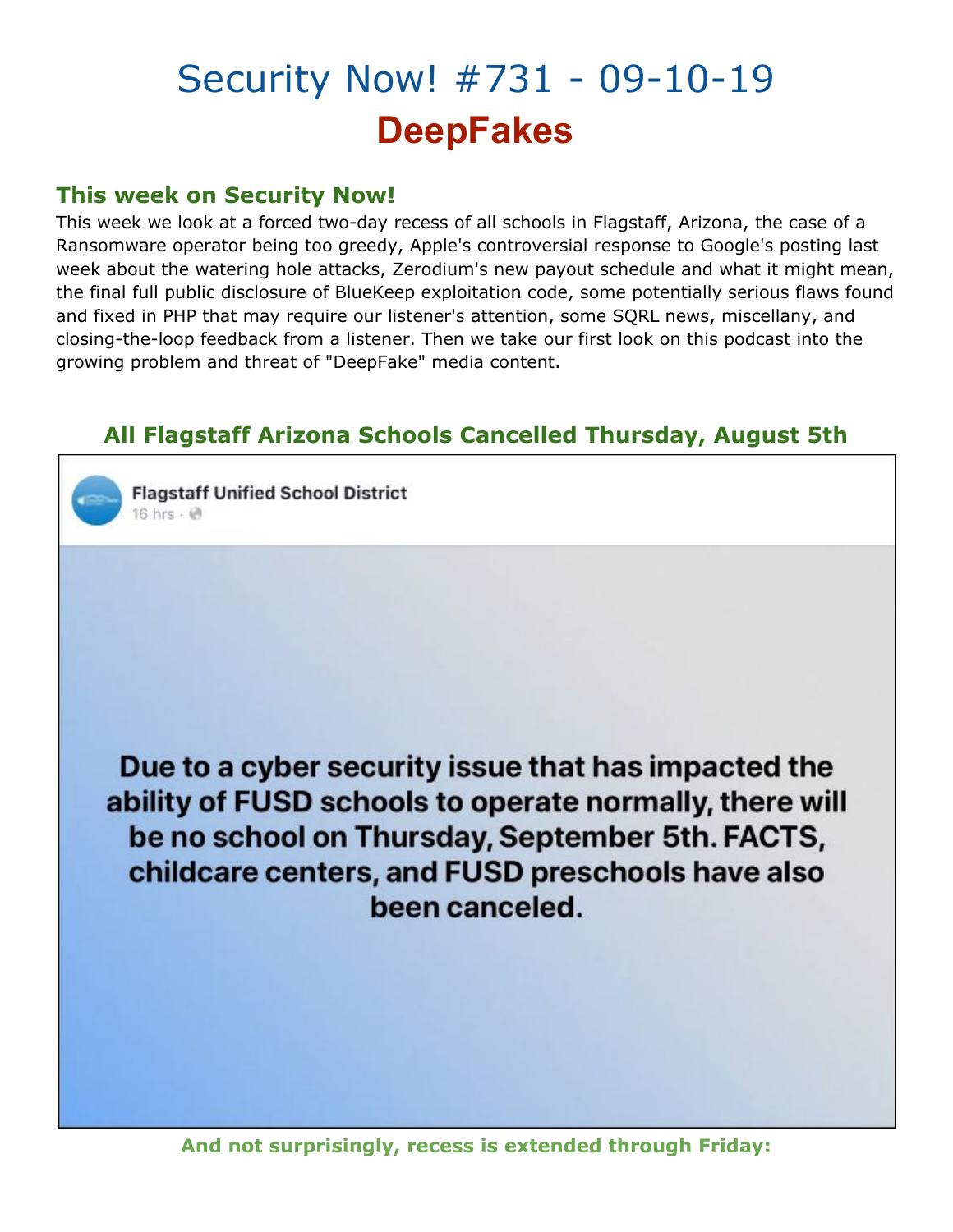| All Flagstaff Unified School District schools will be closed on Friday,<br>September 6, 2019 due to the continuing work to respond to the cyber<br>security attack. Progress was made today in securing critical FUSD<br>systems, but unfortunately, work will need to continue through the<br>weekend to ensure that students can return to school on Monday. |                                                                                                                                      |                        |  |
|----------------------------------------------------------------------------------------------------------------------------------------------------------------------------------------------------------------------------------------------------------------------------------------------------------------------------------------------------------------|--------------------------------------------------------------------------------------------------------------------------------------|------------------------|--|
| Friday, September 6th as well.                                                                                                                                                                                                                                                                                                                                 | The FACTS, childcare centers, and FUSD preschool remain closed on.                                                                   |                        |  |
|                                                                                                                                                                                                                                                                                                                                                                | FUSD understands this decision impacts families and the community.<br>We appreciate your patience as we work through this situation. |                        |  |
| 0.33396                                                                                                                                                                                                                                                                                                                                                        |                                                                                                                                      | 52 Comments 197 Shares |  |
|                                                                                                                                                                                                                                                                                                                                                                |                                                                                                                                      |                        |  |

## **And Saturday...**

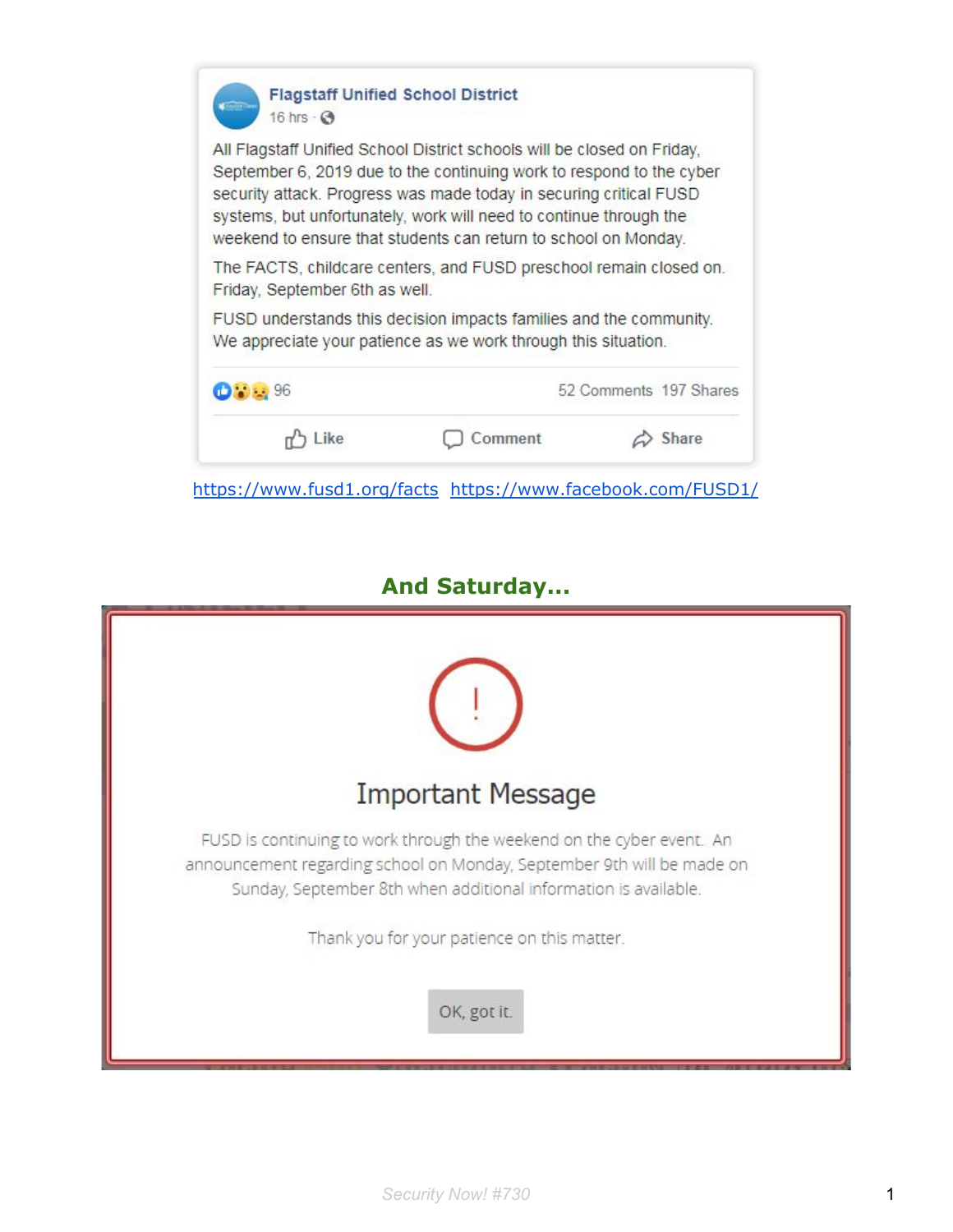## **And Sunday...**



## **Security News**

#### **A lesson for greedy ransomware: Ask for too much… and you get nothing!**

After two months of silence, last Wednesday Mayor Jon Mitchell of New Bedford, Massachusetts held their first press conference to tell the interesting story of their ransomware attack...

The city's IT network was hit with the Ryuk (ree-ook) ransomware which, by the way, Malwarebytes now places at the top of the list of file-encrypting malware targeting businesses. It'll be interesting to see whether So-Dino-Kee-Bee's affiliate marketing model is able to displace Ryuk.

But, in any event, very fortunately for the city of New Bedford, hackers breached the city's IT network and got Ryuk running in the wee hours of the morning following the annual 4th of July holiday. This may not sound "fortunate", but the Mayor said that the ransomware spread through the city's network and proceeded to encrypt the files of 158 workstations, which accounted for a mere 4% of the city's total fleet of 4,000 PCs. The attack would have been much worse, but most of the city systems were off at the time, which prevented the ransomware from spreading through the entirety of the city's network.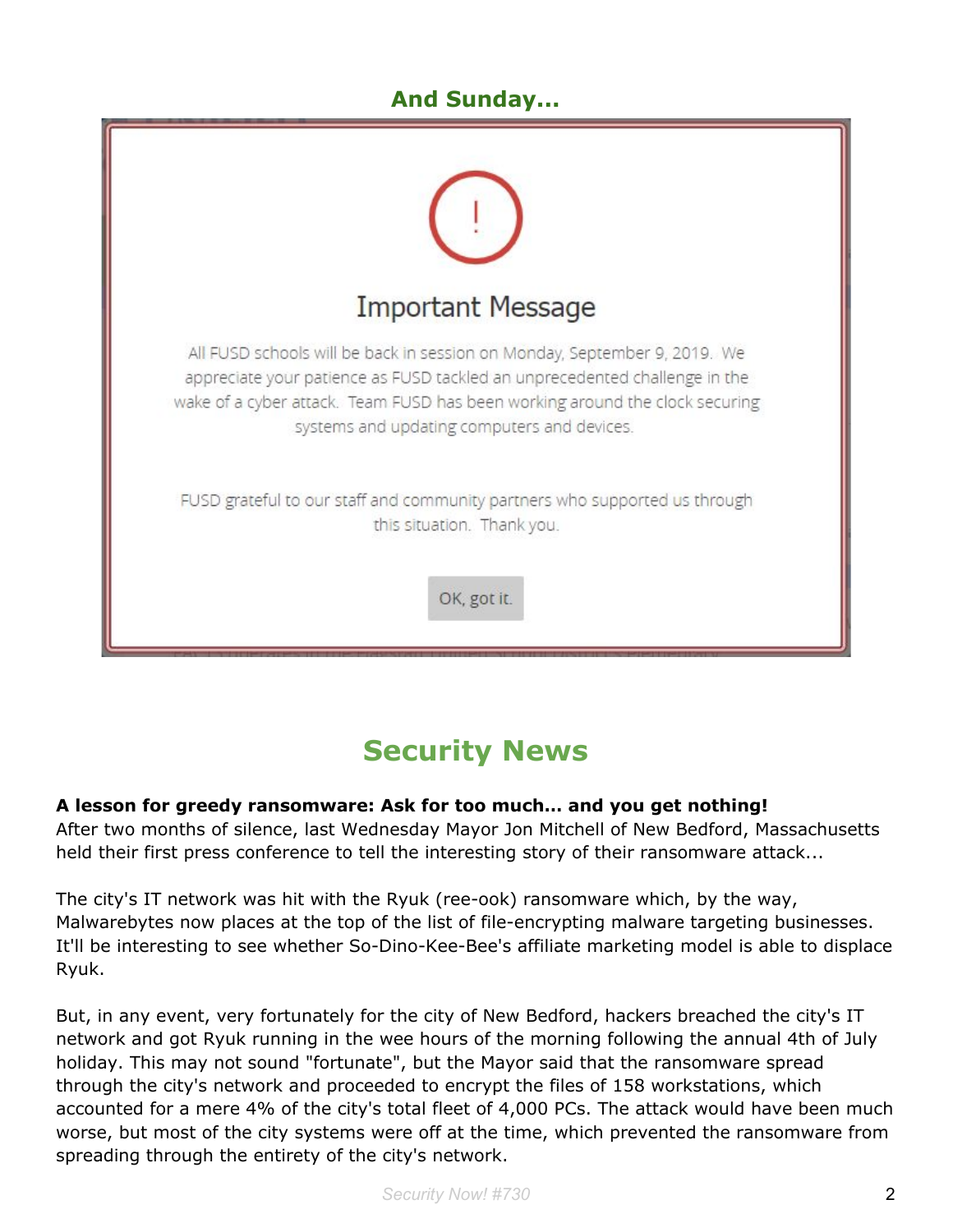Since this year's 4th of July fell on a Thursday, the holiday was turned into a 4-day stretch, which was fortunate, since some IT staff discovered the ransomware the next day when most of the city's computers were still off. So they were able to move quickly to disconnect the infected computers from the city's network and contain the infection before it could cause even more harm.

At a press conference held last Wednesday, exactly two months following the attack, Mayor Jon Mitchell said: "While the attack was still underway, the city, through its consultants, reached out to the attacker, which had provided an email address. The attacker responded with a ransom demand specifically that it would provide a decryption key to unlock the encrypted files in return for a Bitcoin payment equal to \$5.3 million."

At that moment the city didn't pay, primarily because it didn't have the funds. If it had paid it would have been the largest ransomware payment ever, dwarfing the previous record of \$1 million which was paid by a South Korean web hosting firm.

Knowing they couldn't pay, Mayor Mitchell said the city decided to engage in a conversation with the hackers as a stalling tactic to give their IT staff more time to bolster the city's defenses and protect their network in the case the attackers might have been able to take additional action beyond running the ransomware.

At last Wednesday's press conference the Mayor said: "In light of these considerations, I decided to make a counter-offer using our available insurance coverage in the amount of \$400,000, which I determined to be consistent with the other ransoms which had recently been paid by other municipalities."

However, the attacker declined to make a counter-offer and rejected the city's position outright. And with that, since the hackers wouldn't negotiate and since the city didn't have \$5.3 million dollars anyway, they decided to restore from backups. The city's decision to restore from backups was easy thanks to the relatively low number of infected systems, and the fact that no critical systems had been impacted by the ransomware. And that, in turn, made managing the public pressure easier than in other municipalities where ransomware infections effectively crippled almost all city services.

#### **Checking back in on Texas' 22 Sodinobiki victims…**

We learn that the \$2.5 million in ransom that was demanded by the attackers were declined and the 22 municipalities are in the process of bringing themselves back on line one by one.

Three weeks after the incident took place, the Texas Department of Information Resources (DIR) said that more than half of the impacted entities are now back to operations as usual. Some cities restored impacted systems from backups, while other rebuilt networks from scratch. This allowed municipalities to avoid paying ransom demands.

The incident responders who managed the ransomware infections at the 22 Texas municipalities have published advice this week that companies and government organizations can follow: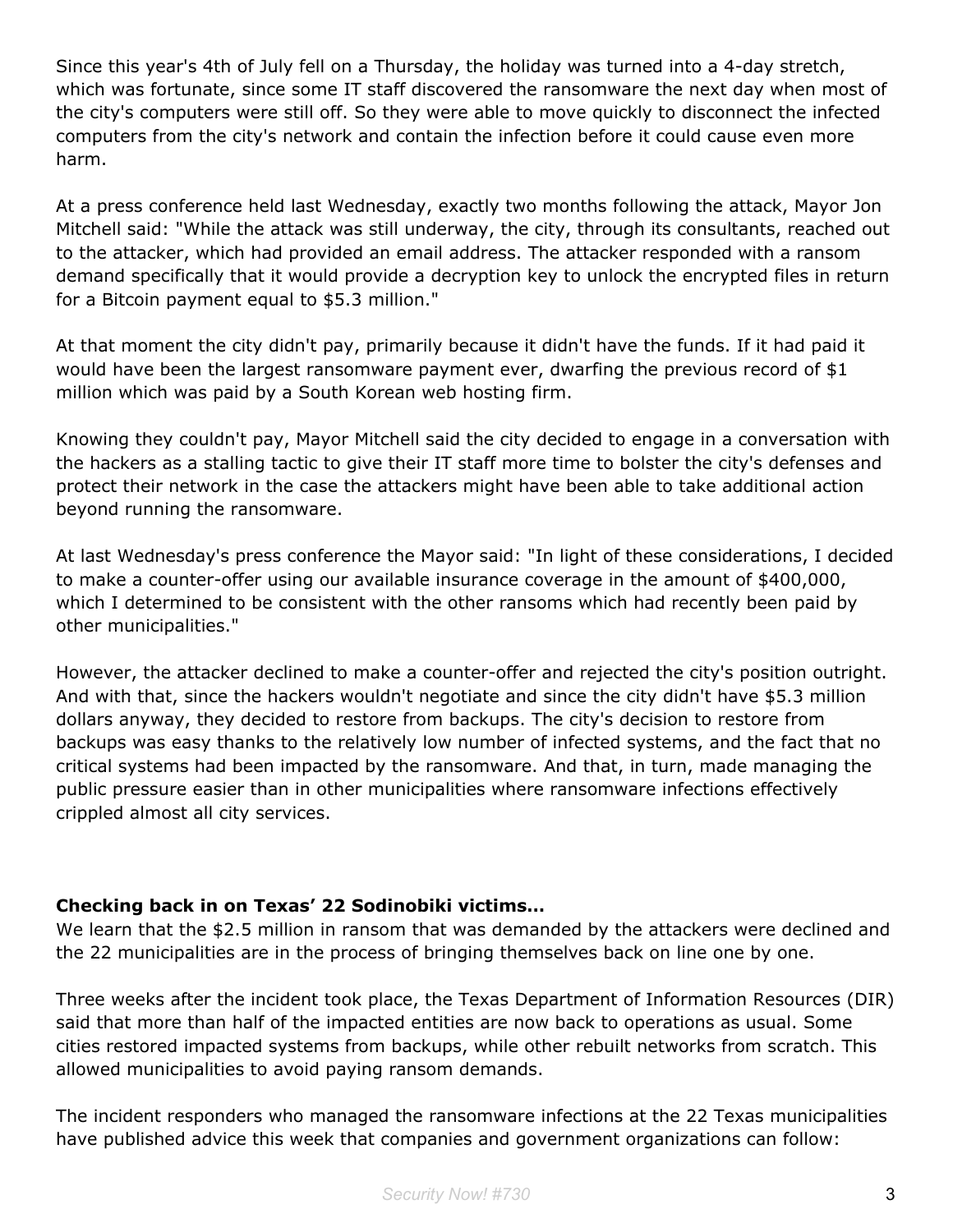- Only allow authentication to remote access software from inside the provider's network
- Use two-factor authentication on remote administration tools and Virtual Private Network tunnels (VPNs) rather than remote desktop protocols (RDPs)
- Block inbound network traffic from Tor Exit Nodes
- Block outbound network traffic to Pastebin
- Use Endpoint Detection and Response (EDR) to detect Powershell (PS) running unusual processes.

#### **Apple responds to Ian Beer's Project Zero posting**

<https://www.apple.com/newsroom/2019/09/a-message-about-ios-security/>

Last week, Google published a blog about vulnerabilities that Apple fixed for iOS users in February. We've heard from customers who were concerned by some of the claims, and we want to make sure all of our customers have the facts.

First, the sophisticated attack was narrowly focused, not a broad-based exploit of iPhones "en masse" as described. The attack affected fewer than a dozen websites that focus on content related to the Uighur community. Regardless of the scale of the attack, we take the safety and security of all users extremely seriously.

Google's post, issued six months after iOS patches were released, creates the false impression of "mass exploitation" to "monitor the private activities of entire populations in real time," stoking fear among all iPhone users that their devices had been compromised. This was never the case.

Second, all evidence indicates that these website attacks were only operational for a brief period, roughly two months, not "two years" as Google implies. We fixed the vulnerabilities in question in February — working extremely quickly to resolve the issue just 10 days after we learned about it. When Google approached us, we were already in the process of fixing the exploited bugs.

Security is a never-ending journey and our customers can be confident we are working for them. iOS security is unmatched because we take end-to-end responsibility for the security of our hardware and software. Our product security teams around the world are constantly iterating to introduce new protections and patch vulnerabilities as soon as they're found. We will never stop our tireless work to keep our users safe.

Last week the head of Threat Research for RiskIQ told *ZDNet* for their reporting on this that the attacks were, indeed, very targeted, and that Google was wrong in its initial assessment.

He later shared the same thoughts in a public tweet, and in it we see some filtering code: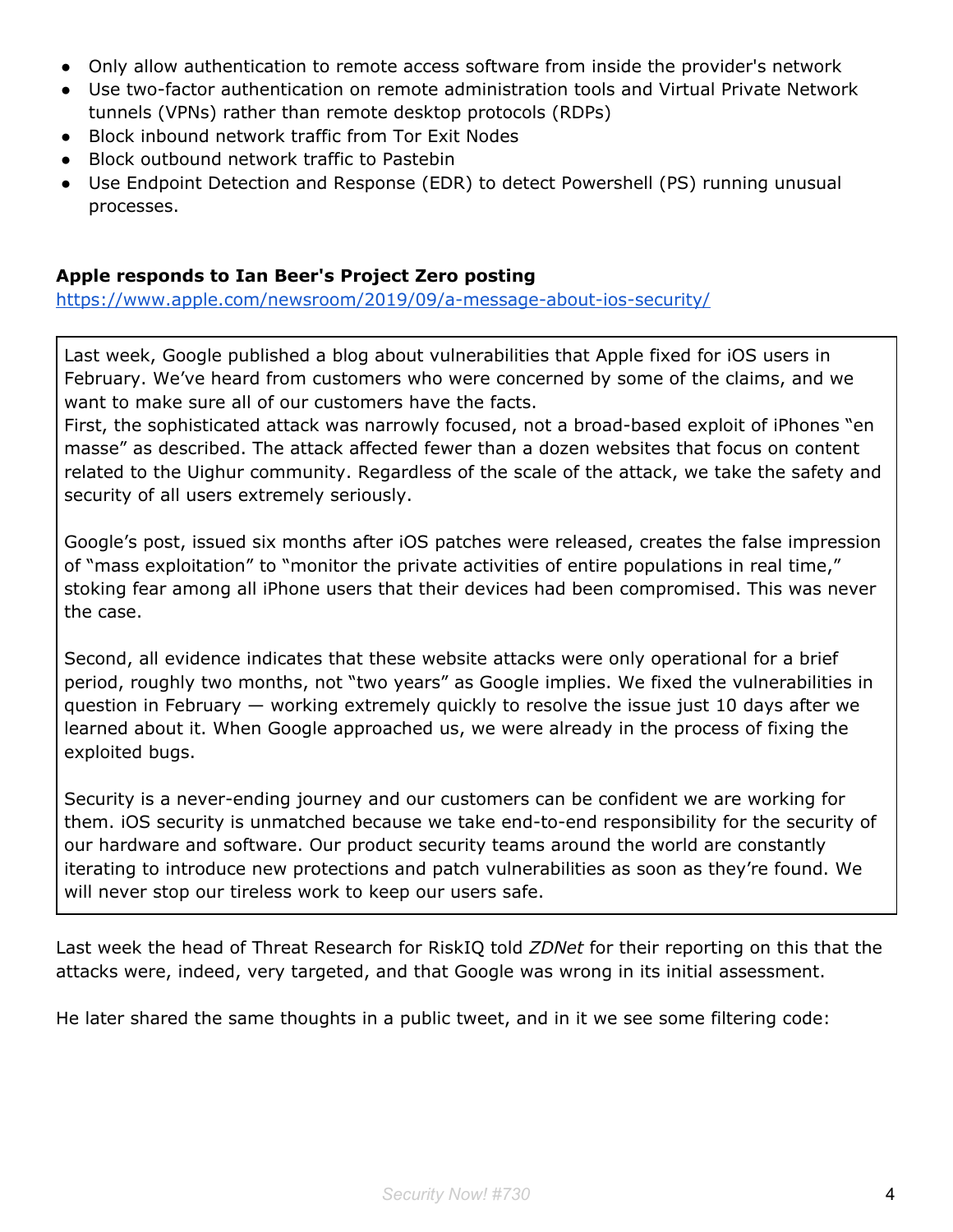

One thing misunderstood slightly is the scope of the P0 & @volexity published campaign(s). This watering hole wasn't for everyone. Injections were planted on sites visited by specific communities some with country filtering.

```
From Apr => Sept we only saw 166 payload requests
f.e.
```


The JS code above waits for 60 seconds after the page is initially loaded. It then retrieves a JSON structure containing the user's country of origin from the ip.nf site:

Here's documentation on the cool site: <https://ip.nf/> Try this on yourself: <https://ip.nf/me.json> Returns a JSON structure containing the country: <https://ip.nf/me.json?callback=jsons>

With that, it invokes a function named "j\_call\_back" which checks the JSON structure for country == "China" and it ONLY injects a new <script> tag into the user's page DOM in the event that  $counter = China.$ 

Also… according to very good and comprehensive analysis and reporting by Volexity, the same targeted attacks have been waged against Android visitors: [https://www.volexity.com/blog/2019/09/02/digital-crackdown-large-scale-surveillance-and-expl](https://www.volexity.com/blog/2019/09/02/digital-crackdown-large-scale-surveillance-and-exploitation-of-uyghurs/) [oitation-of-uyghurs/](https://www.volexity.com/blog/2019/09/02/digital-crackdown-large-scale-surveillance-and-exploitation-of-uyghurs/)

If Google knew that, it would have been more balanced to make note of the fact that it wasn't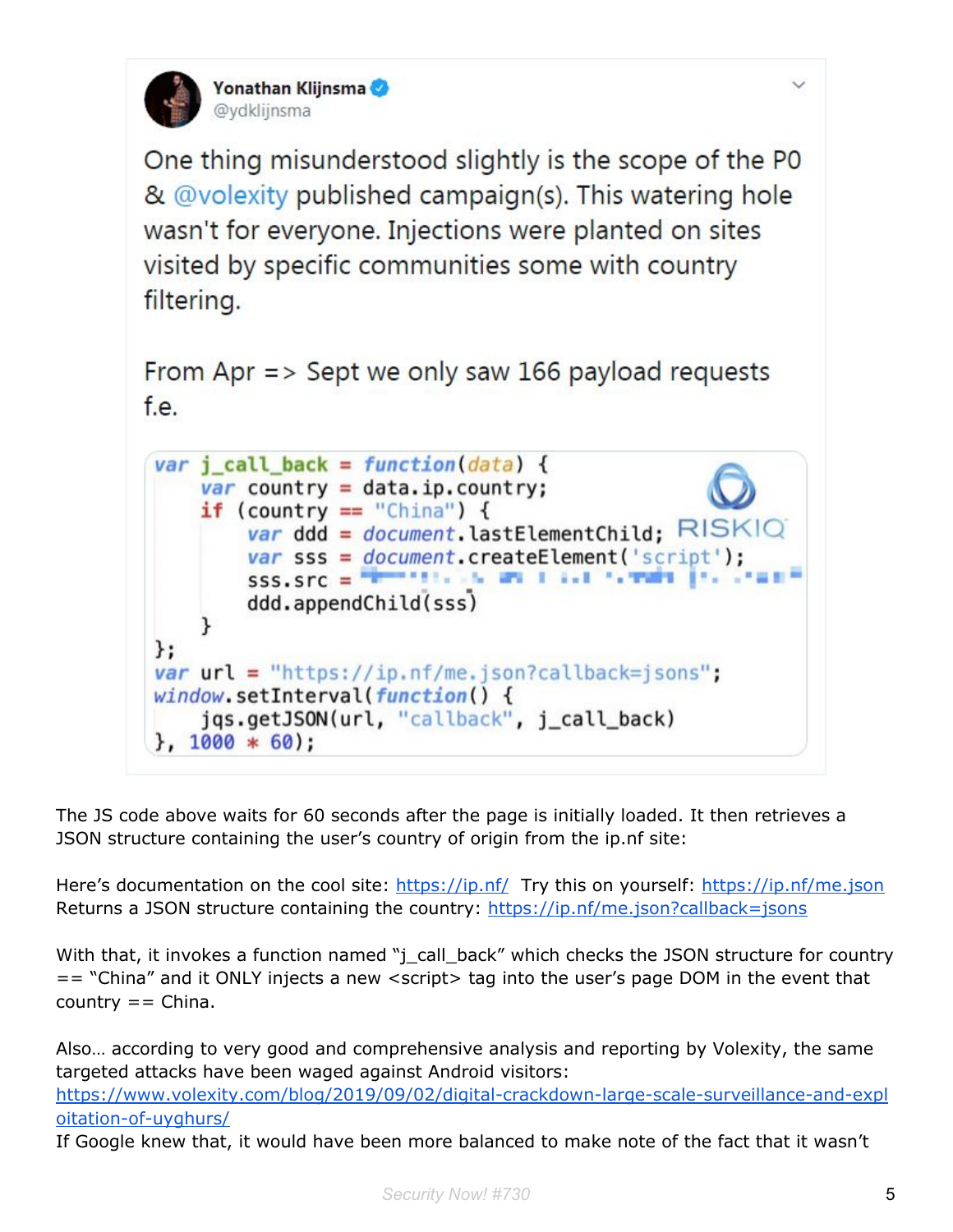only iOS users. And since Google's blog posting which we covered last week, Google has been lambasted by the cyber-security community for only disclosing details about the coordinated campaign targeting iOS users, but not the one that targeted Android devices.

ZDNet noted that Google is standing by its research and its researchers. In a statement sent to ZDNet, Google said it stands by its original research, despite Apple's rebuttal:

"Project Zero posts technical research that is designed to advance the understanding of security vulnerabilities, which leads to better defensive strategies. We stand by our in-depth research which was written to focus on the technical aspects of these vulnerabilities."

ZDNet wrote that Tim Willis, a Google Project Zero member said that this wasn't a sign of Google being duplicitous (and trying to sabotage a rival on the mobile OS market) but that Google researchers only saw the malicious code targeting iOS devices.

"[Google's Threat Analysis Group] only saw iOS exploitation on these sites when TAG found them back in Jan 2019," he said, "and yes, they looked for everything else as well."



8:16 AM · Sep 2, 2019 · Twitter Web App

Finally, ZDNet sums up the whole affair by writing: Willis' assertion, made on September 2, was confirmed three hours later, when Volexity published its report about the hacking campaign targeting Android users, where the company confirmed there was no overlap between the Android and iOS campaigns.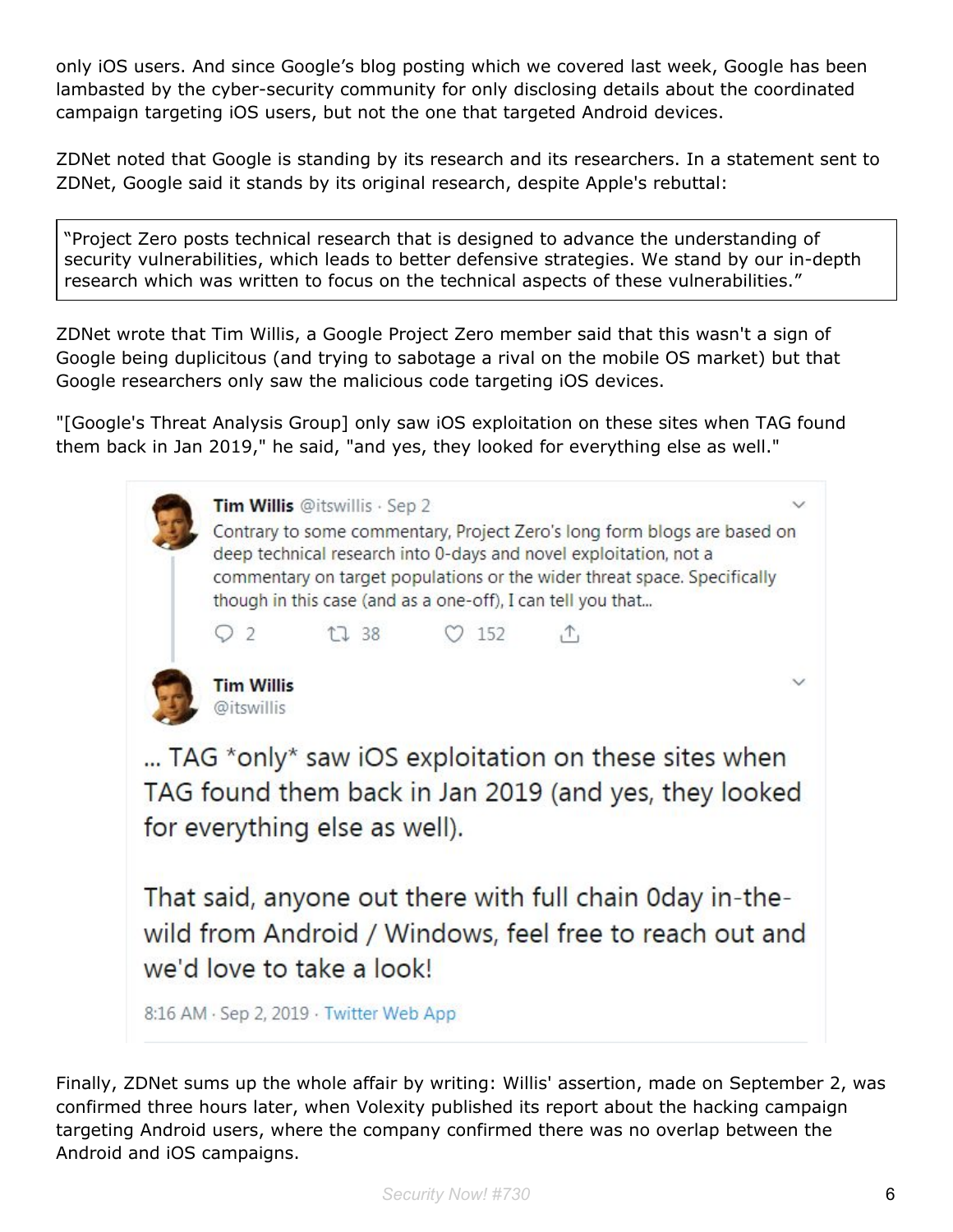The conclusion here is that Apple is right in calling out Google, at least on the first point -- that the campaign wasn't an en-mass hacking spree aimed at all random iPhone users, but rather a very targeted operation.

Nevertheless, most of the cyber-security community also pointed out that Apple itself is pretentious because it failed to alert users when it learned of this hacking campaign back in February. Most tech companies clearly mark vulnerabilities that are under attack in security updates. But Apple has never done this, and it didn't mention back in February that some of the bugs it fixed were under active exploitation.

Yes, Google might have exaggerated its claims, but Apple isn't the victim here. The Uighur minority is, which, ZDNet writes... Apple failed to protect. And I'll note that this disparity in owning up to the full nature of vulnerabilities serves to artificially inflate Apple's security posture.

Dan Goodin concluded his excellent coverage of this for ArsTechnica by writing:

"Another key criticism is that Apple's statement has the potential to alienate Project Zero, which according to a Google spokesman has to date privately reported more than 200 vulnerabilities to Apple. It's easy to imagine that it wasn't easy for Apple to read last week's deep-dive report publicly documenting what is easily the worst iOS security event in its 12-year history. But publicly challenging a key ally on such minor details with no new evidence does not create the best optics for Apple."

"Apple had an opportunity to apologize to those who were hurt, thank the researchers who uncovered systemic flaws that caused the failure, and explain how it planned to do better in the future. It didn't do any of those things. Now, the company has distanced itself from the security community when it needs it most."

**And speaking of which…** <https://zerodium.com/program.html#changelog>

## Changelog / Sep 3rd, 2019

Sep. 3, 2019 - Payouts for major mobile exploits have been modified. Changes are highlighted below:

| Category          | Changes                                                                                     |  |
|-------------------|---------------------------------------------------------------------------------------------|--|
| New Payouts       | \$2,500,000 - Android full chain (Zero-Click) with persistence (New Entry)                  |  |
| (Mobiles)         | \$500,000 - Apple iOS persistence exploits or techniques (New Entry)                        |  |
| Increased Payouts | \$1,500,000 - WhatsApp RCE + LPE (Zero-Click) without persistence (previously: \$1,000,000) |  |
| (Mobiles)         | \$1,500,000 - iMessage RCE + LPE (Zero-Click) without persistence (previously: \$1,000,000) |  |
| Decreased Payouts | \$1,000,000 - Apple iOS full chain (1-Click) with persistence (previously: \$1,500,000)     |  |
| (Mobiles)         | \$500,000 - iMessage RCE + LPE (1-Click) without persistence (previously: \$1,000,000)      |  |
| Desktops/Servers  | No modifications.                                                                           |  |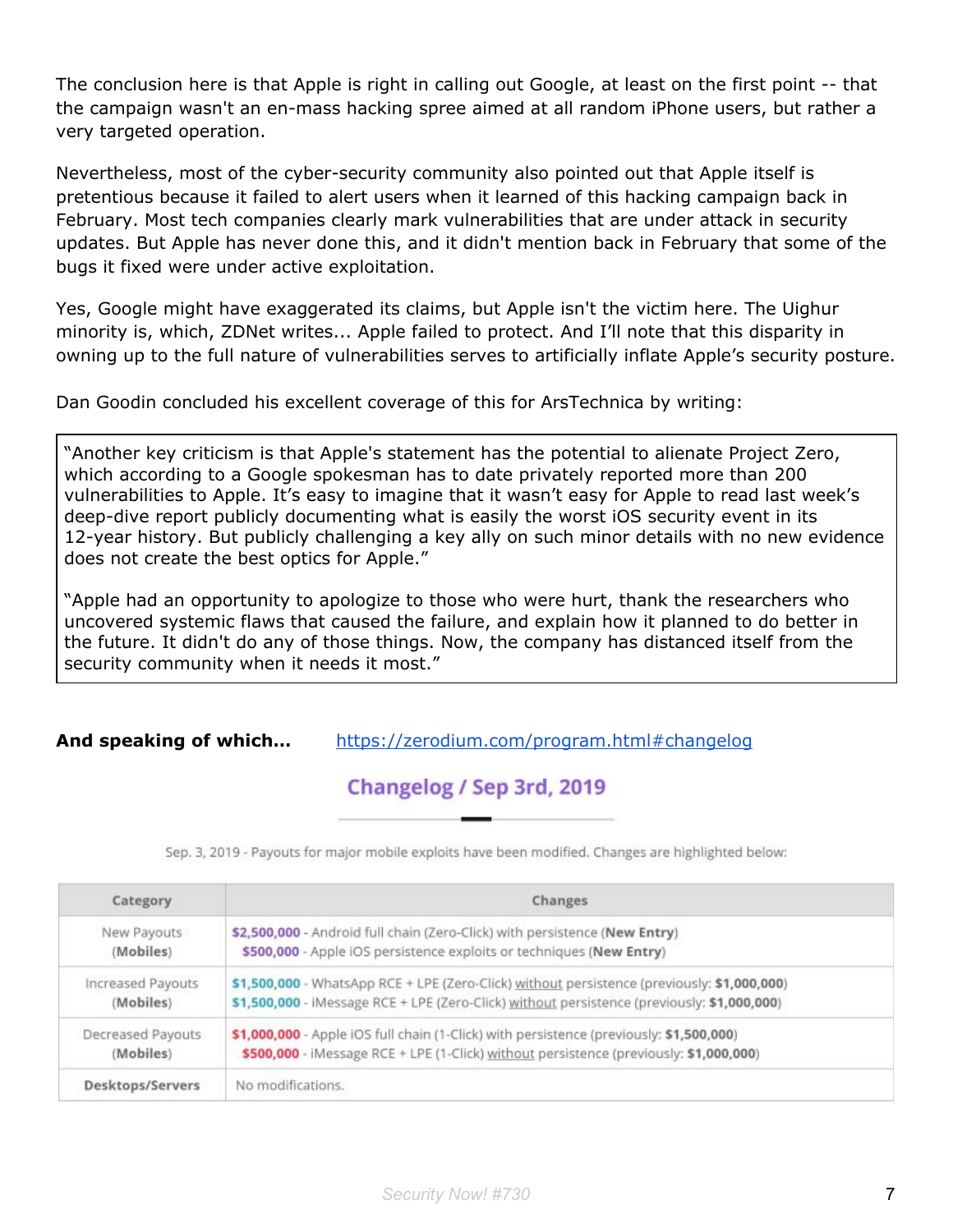#### **Zerodium changes it payouts**

TheHackerNews put it: "There's some good news for hackers and vulnerability hunters, though terrible news for Google, Android device manufacturers, and their billions of users worldwide."

It appears that the zero-day marketplace has recently shifted toward the Android operating system, with Zerodium suddenly bumping payouts to discoverers of the most severe class of Android 0-days up by a factor of 12.5! ... From its previous \$200,000 to a whopping \$2.5 million, thus moving it above the maximum \$2 million payout for the equivalent "gold standard" exploit for iOS. In both cases these bounties are available to anyone who can find and provide a "full chain, zero-click, with persistence" zero-day.

But I wouldn't consider this to be, as ThehackerNews put it "terrible news for Google, Android device manufacturers, and their billions of users worldwide." I think that's not quite the right way to look at it. Yes… If you were a member of an oppressed group or minority which a repressive regime might have a strong interest in monitoring, while also having the money to spend for the purchase the transient ability to do so, then, yeah; all other things being equal, the increased bounty on the Android side -- and it IS a significant whopping increase -- will increase the likelihood that hackers will be trying to pry into Android rather than iOS.

TheHackerNews notes that: "Just like other traditional markets, the zero-day market is also a game of supply, demand, and strategy, which suggests either the demand of Android zero-days has significantly increased or somehow Android OS is getting tougher to hack remotely, which is unlikely."

As we know, Zerodium is a controversial enterprise that purchases zero-day exploits from hackers, and then, so far as we know, almost certainly resells them to law enforcement agencies and nation-sponsored spies around the world. That's the only way that their economic model would work.

So... Zerodium's latest update notification indicates that it's looking for hackers who can develop full chain 0-click Android exploits. We should also note that there's at least some chance that Zerodium is also serving as a middleman for those desiring to acquire exploits. So, for example, a potential exploit purchaser might have said to Zerodium: "We'll pay 3 million dollars for 90-days of exclusive access to a zero-click persistent exploit for a fully-patched Android device." Whereupon Zerodium turns around to make the offer -- less their middleman commission -- to the hacker/cracker community. The public doesn't have much visibility into Zerodium's inner workings.

Zerodium's payout for the same type of zero-day exploit for iOS devices is \$2 million, which places it at double what Apple has recently started offering hackers to responsibly report such severe exploits, described as "a zero-click kernel code execution vulnerability that enables complete, persistent control of a device's kernel." So, if I'm a hacker with such an exploit do I try to get \$1 million from Apple or \$2 million from Zerodium?

Besides Android exploits, Zerodium has also announced some app-targeted payouts... \$500,000 for submitting new persistence exploits or techniques for iOS, and increased payouts of WhatsApp and iMessage exploits.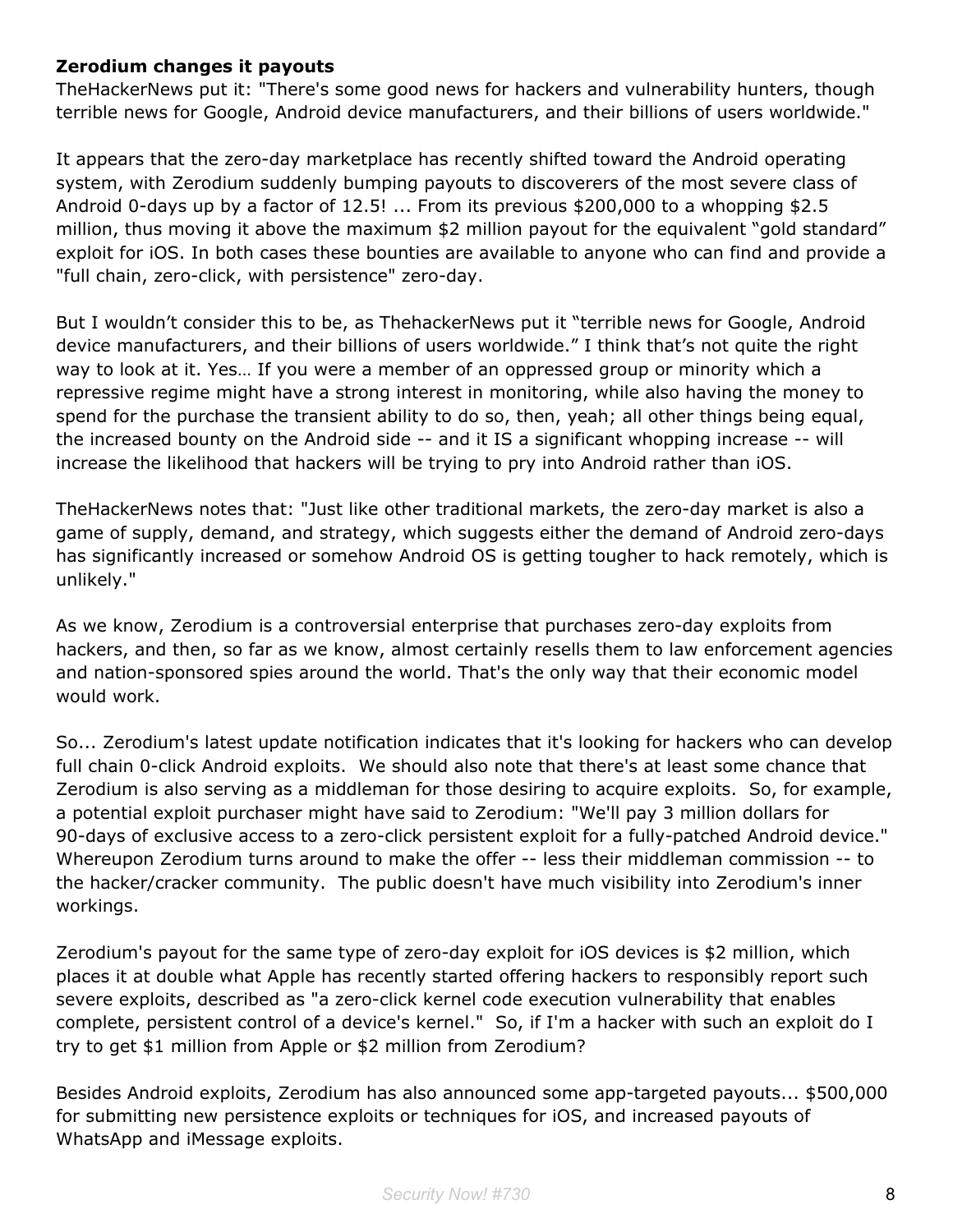#### **BlueKeep has Flown the Coop!**

All details of the dreaded wormable BlueKeep exploit are now public. A Metasploit module was released Friday... and since it was now public, our friend Marcus Hutchins (AMA Malware Tech Blog) posted a very clear expose' ...

[https://www.malwaretech.com/2019/09/bluekeep-a-journey-from-dos-to-rce-cve-2019-0708.ht](https://www.malwaretech.com/2019/09/bluekeep-a-journey-from-dos-to-rce-cve-2019-0708.html) [ml](https://www.malwaretech.com/2019/09/bluekeep-a-journey-from-dos-to-rce-cve-2019-0708.html)

Marcus titled his posting: "BlueKeep: A Journey from DoS to RCE (CVE-2019-0708)" "*Due to the serious risk of a BlueKeep based worm, I've held back this write-up to avoid advancing the timeline. Now that a proof-of-concept for RCE (remote code execution) has been* release as part of Metasploit, i feel it's now safe for me to post this. This article will be a follow *on from my previous analysis.*"

Marcus' previous analysis was posted back in May simply titled: "Analysis of CVE-2019-0708 (BlueKeep)" and in that posting he begins... "*I held back this write-up until a proof of concept (PoC) was publicly available, as not to cause any harm. Now that there are multiple denial-of-service PoC on github, I'm posting my analysis.*"

And, similarly, now that there is a publicly available remote code execution attack, Marcus has produced a wonderfully detailed description of the journey from a server crash (DoS) to an RCS - a remote code execution.

We have often noted that exploits typically begin their lives as a crash of the target system, thus a DoS in that services are being denied to other who wish to use the system... because it has crashed. But then that, if sufficient finesse is available, whatever it was that was invoking a crash can often be evolved into something that arranges to run an attacker's code.

Marcus picks up with posting  $#2$  exactly where he left off with posting  $#1$ . I'm not going to get into any more detail here since it's truly down in the tech-weeds. But I have the links to both of his postings in the show notes for anyone who is interested in looking at the development of an RCS from a DoS...

<https://www.malwaretech.com/2019/05/analysis-of-cve-2019-0708-bluekeep.html> [https://www.malwaretech.com/2019/09/bluekeep-a-journey-from-dos-to-rce-cve-2019-0708.ht](https://www.malwaretech.com/2019/09/bluekeep-a-journey-from-dos-to-rce-cve-2019-0708.html) [ml](https://www.malwaretech.com/2019/09/bluekeep-a-journey-from-dos-to-rce-cve-2019-0708.html)

The most important takeaway for us is that the world now has access to everything needed for less skilled attackers to attack. The other worrisome aspect is that the attack allows the remote attacker to obtain the hashes of the credentials used by the other machines on the interior network, thus making this a very potent vulnerability. And we know that a huge number of machines remain unpatched.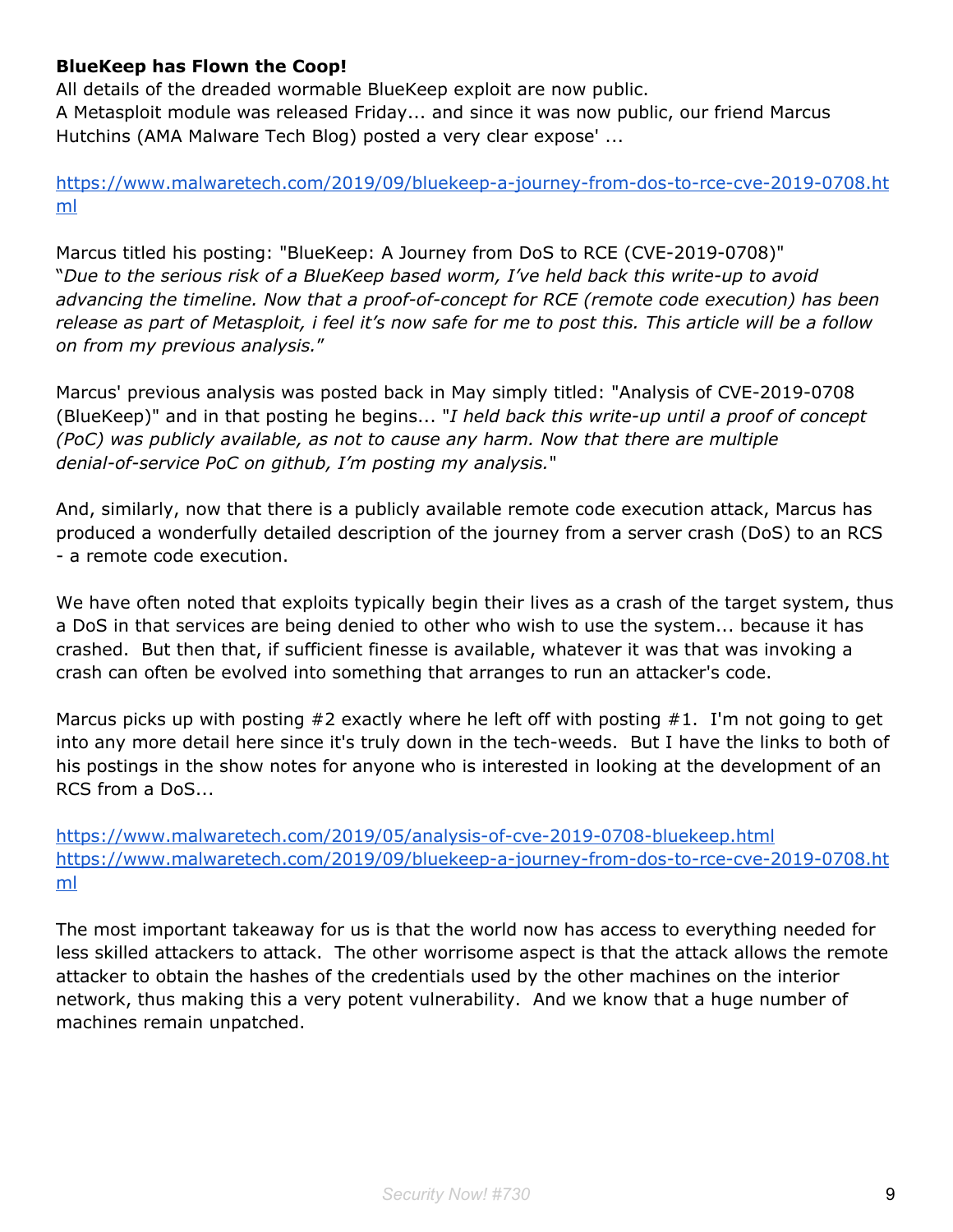#### **Multiple Code Execution Flaws Found and Patched in PHP**

As we know, PHP (Personal Home Page) continues to be the #1 most popular server-side web programming language in the world, laying claim to more than 78% of the Internet's servers.

So it's significant when the maintainers of PHP release updates to PHP which patch multiple high-severity vulnerabilities in PHP's core and bundled libraries... while nothing that the most severe of these could allow remote attackers to execute arbitrary code and compromise targeted servers.

So I wanted to give our listeners a heads up. It's not as if there's a publicly-exposed service that automatically exposes everyone. If that were the case this news would have been the title of the podcast and it would be a five alarm fire. But it is the case that some apps use these now-widely-known-to-be-vulnerable back-end PHP functions for various purposes, and in time exploits might be developed and leveraged against websites that use those add-on components.

#### Quoting from some of the tech press:

Depending on the type, occurrence, and usage of the affected codebase in a PHP application, successful exploitation of some of the most severe vulnerabilities could allow an attacker to execute arbitrary code in the context of the affected application with associated privileges.

Other the other hand, Failed attempts at exploitation will likely result in a denial of service (DoS) condition on the affected systems.

The vulnerabilities could leave hundreds of thousands of web applications that rely on PHP open to code execution attacks, including websites powered by some popular content management systems like WordPress, Drupal and Typo3.

Out of these, a 'use-after-free' code execution vulnerability, assigned as CVE-2019-13224, resides in Oniguruma, a popular regular expression library that comes bundled with PHP, as well as many other programming languages.

A remote attacker can exploit this flaw by inserting a specially crafted regular expression in an affected web application, potentially leading to code execution or causing information disclosure.

"The attacker provides a pair of a regex pattern and a string, with a multi-byte encoding that gets handled by onig\_new\_deluxe()," Red Hat says in its security advisory describing the vulnerability.

Other patched flaws affect curl extension, Exif function, FastCGI Process Manager (FPM), Opcache feature, and more.

Good news is that so far there is no report of any of these security vulnerabilities being exploited in the wild by attackers.

The PHP security team has addressed the vulnerabilities in the latest versions. So users and hosting providers are strongly recommended to upgrade their servers to the latest PHP version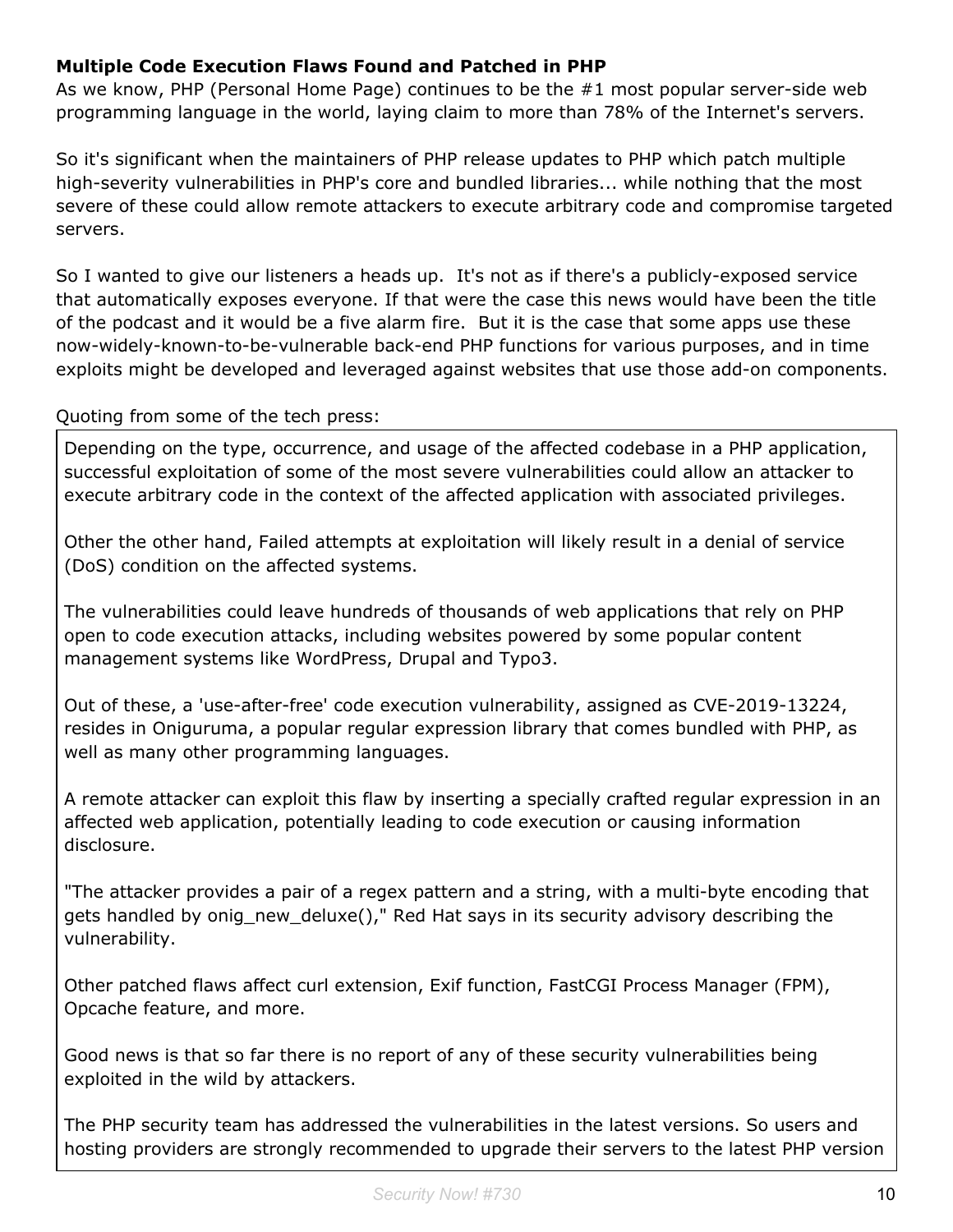In most server system environments, like mine on GRC's server where I run PHP, PHP is a core component powering many of the site's features: My Wordpress blog, the SQRL XenForo forums which is a large PHP application, GRC's link shortener, and several other services are all PHP apps. Consequently, unlike an end-user application, there's no easy built-in pushbutton auto-update for PHP. The web server which invokes PHP needs to be stopped so that PHP is fully released and unloaded, then the PHP install needs to be updated, then the server needs to be restarted.

My point is... while it's not an emergency, if you are the responsible party you should plan to make some time to get that one done sometime when your various services can handle a brief update outage. You might sleep easier at night.

## **SQRL**

#### **The documentation project is completed.**

Four documents, spanning 79 pages, which completely explain SQRL's feature, operation and implementation in sufficient detail for anyone to create SQRL clients and servers.

## **Miscellany**

#### **"UnloadTabs" in Firefox.**

about:memory which issues garbage collection requests doesn't do it.

UnloadTabs takes up no space on the UI. It adds an option to the tabs context menu to unload this tab or all other tabs. That's perfect!



Watching TaskManager, you'll see an immediate huge drop, followed after a 10 to 20 seconds by additional memory releases.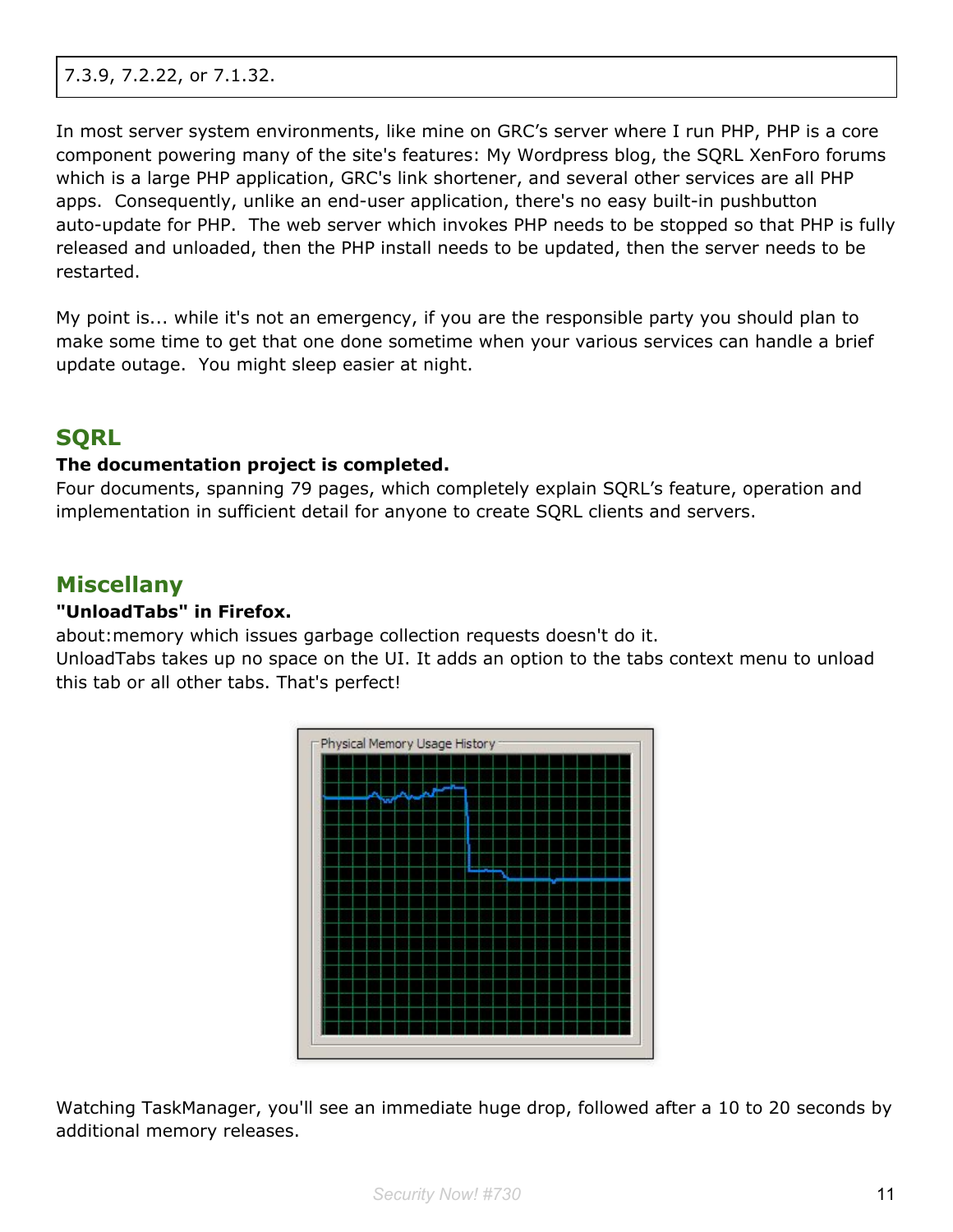## **SpinRite**

#### **Notre Poubelle (@notre\_poubelle)** / Saturday, 8:48pm

Hi Steve, I have a SpinRite question. I'm not currently a SpinRite customer. I have a hard drive that I suspect is having problems. I ran Windows chkdsk C: /f /r /x, a couple of times and it gets stuck for a very long time at the same percentage point. In this case, I actually don't care at all about the content of the hard drive. My question is, is it worth purchasing SpinRite given that I don't care about the contents of the hard drive? Or would it be wiser to just buy another hard drive. Assuming I did buy SpinRite and it fixed the hard drive, is this likely a temporary fix and I'll end up having to buy a hard drive anyway?

## **Closing The Loop**

#### Steve S. @stevedsmi

I am an avid listener of Security Now, and wanted you to know that you are correct about the 22 towns that were infected with ransomware. A 3rd party was providing IT services, access to state DMV resources, utility payments, etc. The 3rd party had an OpenVPN connection to each municipality. Not sure where it started, but it spread everywhere. Keep up the good work! I enjoy the podcast.

OpenVPN: "On Demand" vs "Static network bridging"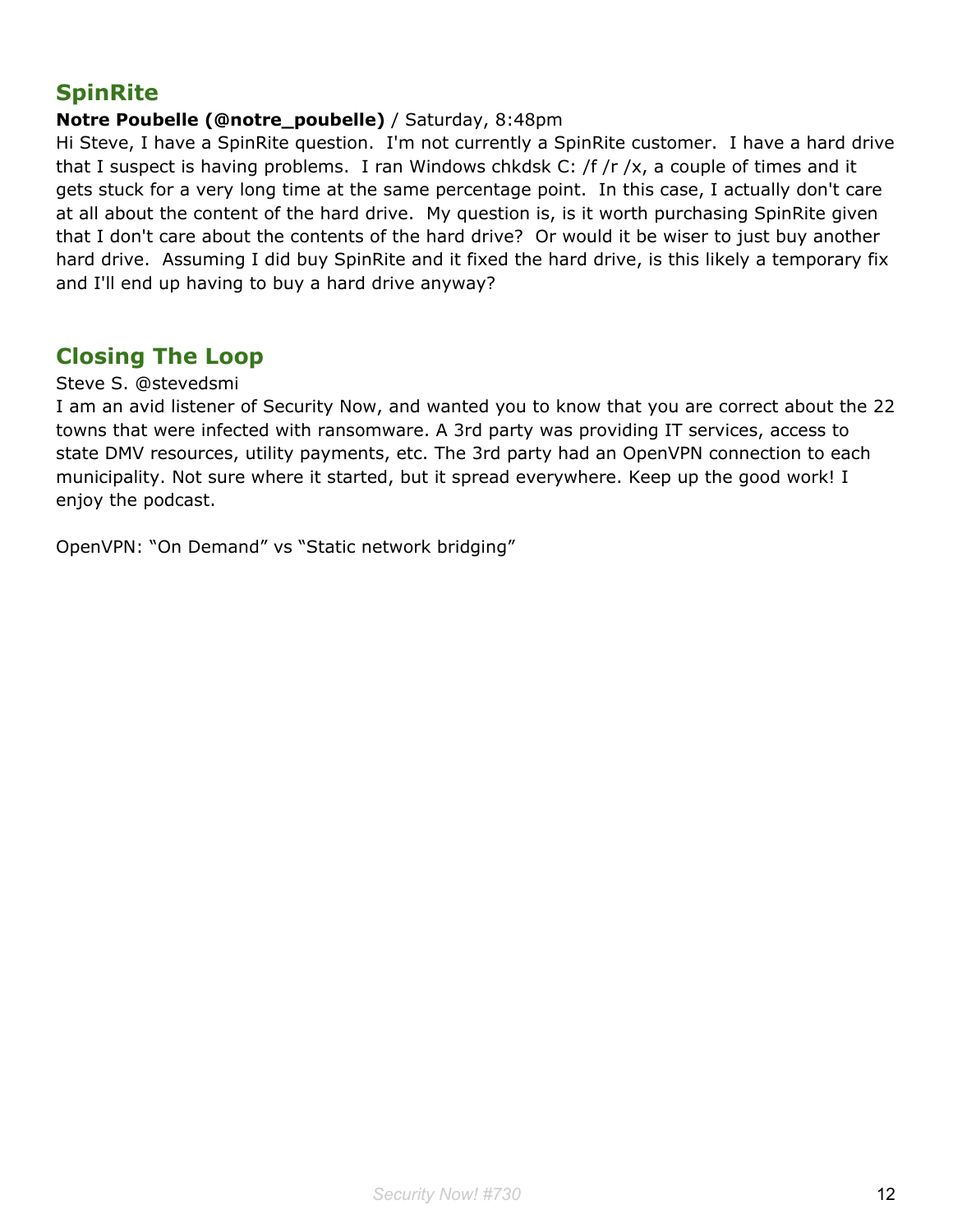# **DeepFakes**

#### **NYT: Fraudsters Used AI to Mimic CEO's Voice in Unusual Cybercrime Case**

Scams using artificial intelligence are a new challenge for companies [https://www.wsj.com/articles/fraudsters-use-ai-to-mimic-ceos-voice-in-unusual-cybercrime-cas](https://www.wsj.com/articles/fraudsters-use-ai-to-mimic-ceos-voice-in-unusual-cybercrime-case-11567157402) [e-11567157402](https://www.wsj.com/articles/fraudsters-use-ai-to-mimic-ceos-voice-in-unusual-cybercrime-case-11567157402)

Story begins: Criminals used artificial intelligence-based software to impersonate a chief executive's voice and demand a fraudulent transfer of €220,000 (\$243,000) in March in what cybercrime experts described as an unusual case of artificial intelligence being used in hacking.

The CEO of a U.K.-based energy firm thought he was speaking on the phone with his boss, the chief executive of the firm's German parent company, who asked him to send the funds to a Hungarian supplier. The caller said the request was urgent, directing the executive...

Leo… we've never talked about this coming problem of "Deep Fake" audio and video, but it's been in the news a lot recently, and it really takes the whole concept of a fake eMail to another level.

In the very early days of eMail we might have taken a note apparently from our boss at face value and acted upon it. But those days are clearly long gone. And for some time, due to its power to convincingly fool and spoof, the term "Photoshopping" (of an image) is well established in contemporary vernacular. Now the crazy power of today's computational resources now moves us to an entirely new level of spoofing… we are beginning to be able to spoof complex time-varying signals -- both audio and video -- in real-time.

So today, upon receiving something important and unexpected we'd via eMail we might give our boss a call and say "hey… did you just send me an eMail asking me {whatever} ??" But notice how we confirm. We confirm by voice… because we still trust that. So the point here is… no one trusts a photo anymore, and we're on the brink of also losing our ability to trust real time electronic communication as well.

We're entering a future where it might be necessary for instructions to be: "If I ever tell you by eMail -- or even by phone -- to do something you don't expect, I want you to confirm it face-to-face. Just walk down the hall and stick you head in the door and ask "... did you just call me and ask me to {whatever}?" Think how much this changes our world.

#### **Introducing the: Deepfake Detection Challenge**

<https://deepfakedetectionchallenge.ai/>

The subheading reads: "Deepfake Detection Challenge invites people around the world to build innovative new technologies that can help detect deepfakes and tampered media. Identifying tampered content is technically challenging as deepfakes rapidly evolve, so we're working together to build better detection tools."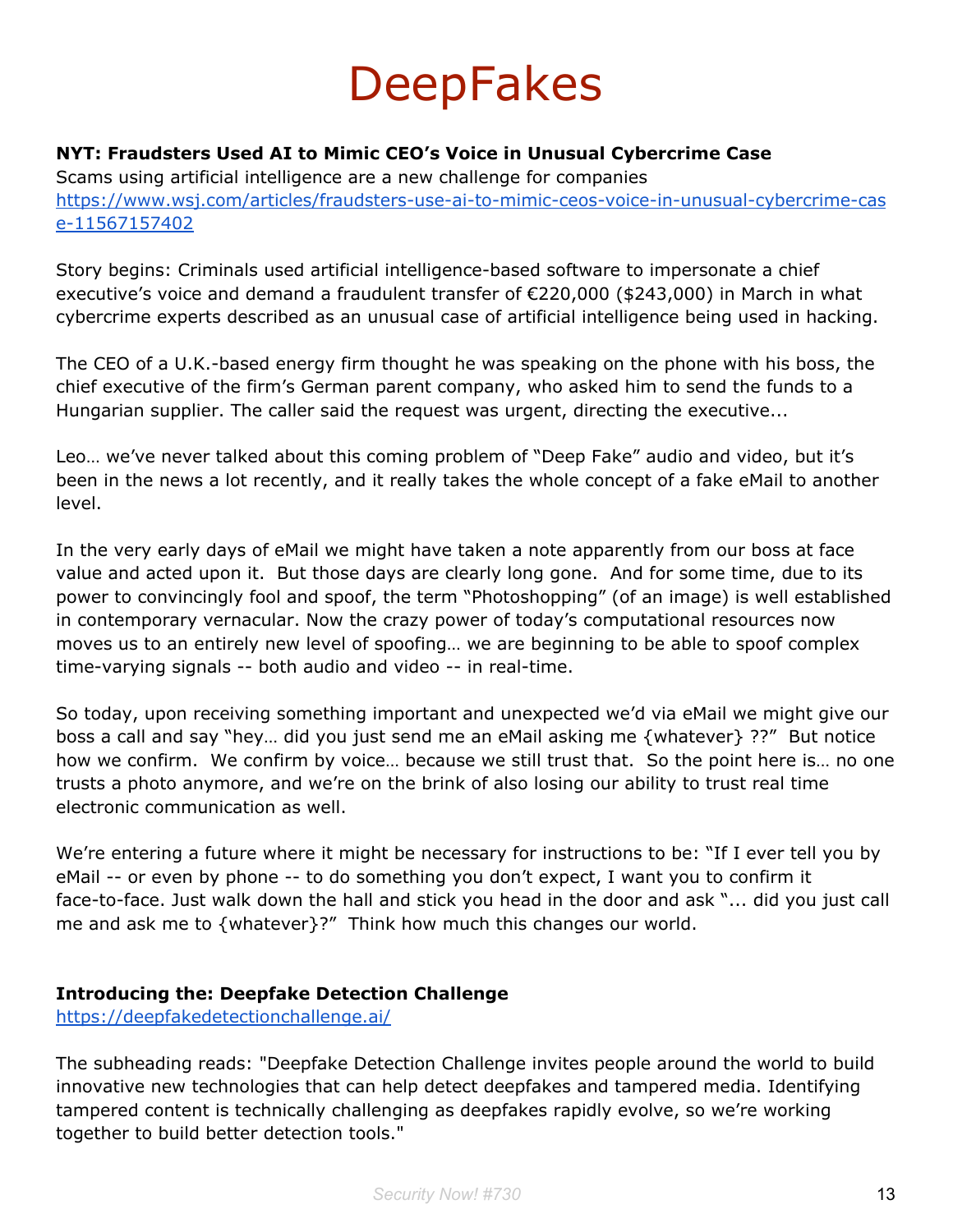Facebook, Microsoft in partnership with academics from Cornell Tech, MIT, University of Oxford, UC Berkeley, University of Maryland, College Park and University at Albany-SUN have joined forces to sponsor a contest promoting research and development to combat deepfakes -- videos altered through artificial intelligence (AI) to mislead their viewers.

So we have the DFDC -- DeepFake Detection Challenge -- which aims to spur the industry to create technology that can detect and prevent deepfakes, according to a log post by Facebook's CTO Mike Schroepfer.

Mike's posting was titled: "*Creating a data set and a challenge for deepfakes*"

Data sets and benchmarks have been some of the most effective tools to speed progress in AI. Our current renaissance in deep learning has been fueled in part by the ImageNet benchmark. Recent advances in natural language processing have been hastened by the GLUE and SuperGLUE benchmarks.

"Deepfake" techniques, which present realistic AI-generated videos of real people doing and saying fictional things, have significant implications for determining the legitimacy of information presented online. Yet the industry doesn't have a great data set or benchmark for detecting them. We want to catalyze more research and development in this area and ensure that there are better open source tools to detect deepfakes. That's why Facebook, the Partnership on AI, Microsoft, and academics from Cornell Tech, MIT, University of Oxford, UC Berkeley, University of Maryland, College Park, and University at Albany-SUNY are coming together to build the Deepfake Detection Challenge (DFDC).

The goal of the challenge is to produce technology that everyone can use to better detect when AI has been used to alter a video in order to mislead the viewer. The Deepfake Detection Challenge will include a data set and leaderboard, as well as grants and awards, to spur the industry to create new ways of detecting and preventing media manipulated via AI from being used to mislead others. The governance of the challenge will be facilitated and overseen by the Partnership on AI's new Steering Committee on AI and Media Integrity, which is made up of a broad cross-sector coalition of organizations including Facebook, WITNESS, Microsoft, and others in civil society and the technology, media, and academic communities.

It's important to have data that is freely available for the community to use, with clearly consenting participants, and few restrictions on usage. That's why Facebook is commissioning a realistic data set that will use paid actors, with the required consent obtained, to contribute to the challenge. No Facebook user data will be used in this data set. We are also funding research collaborations and prizes for the challenge to help encourage more participation. In total, we are dedicating more than \$10 million to fund this industry-wide effort.

To ensure the quality of the data set and challenge parameters, they will initially be tested through a targeted technical working session this October at the International Conference on Computer Vision (ICCV). The full data set release and the DFDC launch will happen at the Conference on Neural Information Processing Systems (NeurIPS) this December. Facebook will also enter the challenge but not accept any financial prize. Follow our website for regular updates.